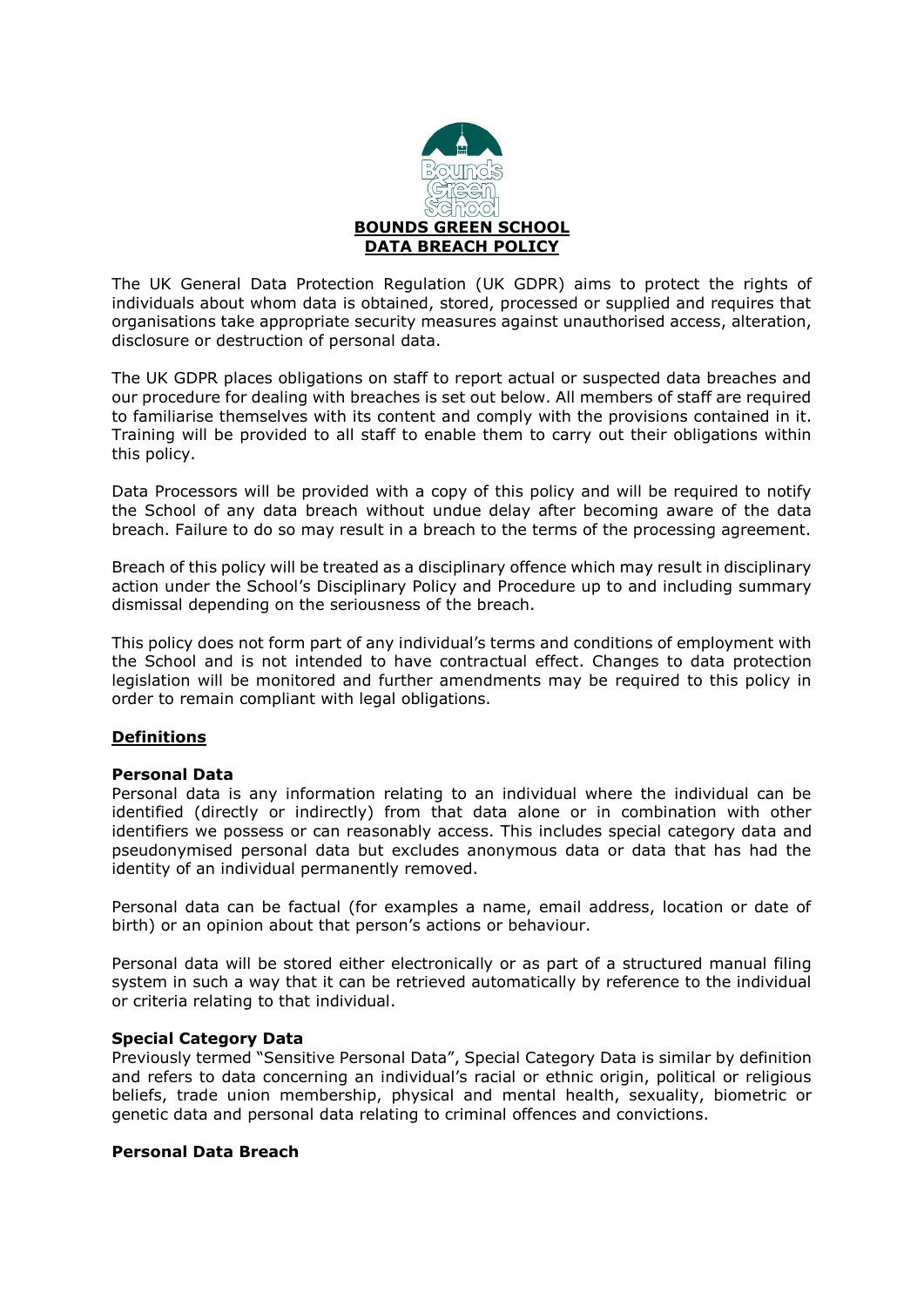A personal data breach is a breach of security leading to the accidental or unlawful destruction, loss, alteration, unauthorised disclosure of, or access to, personal data or special category data transmitted, stored or otherwise processed.

### **Data Subject**

Person to whom the personal data relates.

## **ICO**

ICO is the Information Commissioner's Office, the UK's independent regulator for data protection and information.

### **Responsibility**

The Head Teacher has overall responsibility for breach notification within the School. They are responsible for ensuring breach notification processes are adhered to by all staff and are the designated point of contact for personal data breaches.

In the absence of the Head Teacher, please do contact the School Business Manager.

The Data Protection Officer (DPO) is responsible for overseeing this policy and developing data-related policies and guidelines.

Please contact the DPO with any questions about the operation of this policy or the UK GDPR or if you have any concerns that this policy is not being or has not been followed.

The DPO's contact details are set out below: -

Data Protection Officer: Judicium Consulting Limited Address: 72 Cannon Street, London, EC4N 6AE Email: [dataservices@judicium.com](mailto:dataservices@judicium.com) Web: www.judiciumeducation.co.uk Telephone: 0203 326 9174 Lead Contact: Craig Stilwell

# **Security and Data-Related Policies**

Staff should refer to the following policies that are related to this data breach policy: -

- **Security Policy** which sets out the School's guidelines and processes on keeping personal data secure against loss and misuse.
- **Data Protection Policy** which sets out the School's obligations under UK GDPR about how they process personal data.
- **Cyber Security Policy** which sets out the School's obligations and guidelines for Cyber Security issues.

These policies are also designed to protect personal data and can be obtained from the office.

### **Data Breach Procedure**

### **What Is A Personal Data Breach?**

A personal data breach is a breach of security leading to the accidental or unlawful destruction, loss, alteration, unauthorised disclosure of, or access to, personal data or special category data transmitted, stored or otherwise processed.

Examples of a data breach could include the following (but are not exhaustive): -

- Loss or theft of data or equipment on which data is stored, for example loss of a laptop or a paper file (this includes accidental loss);
- Inappropriate access controls allowing unauthorised use;
- Equipment failure;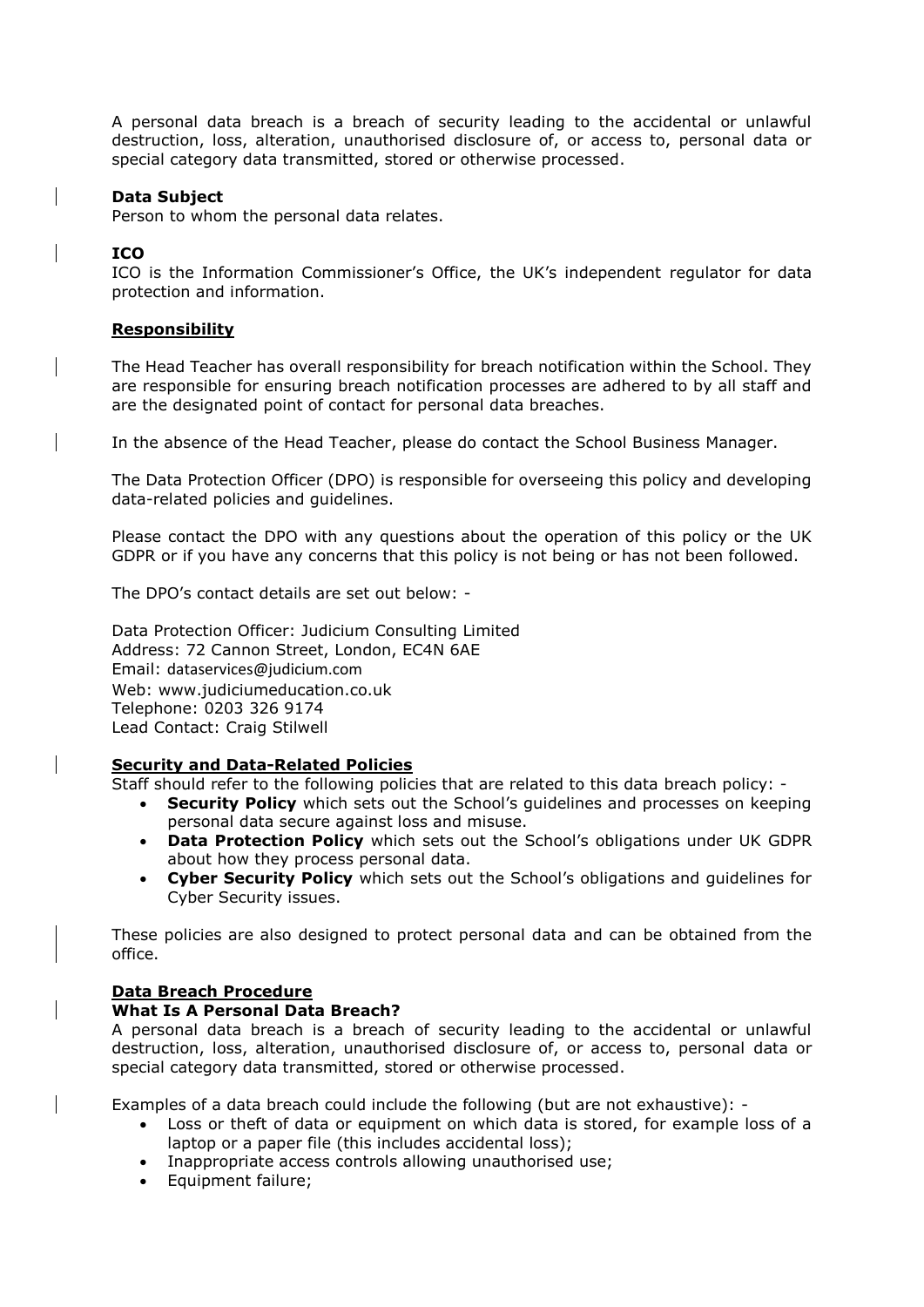- Human error (for example sending an email or SMS to the wrong recipient);
- Unforeseen circumstances such as a fire or flood;
- Hacking, phishing and other "blagging" attacks where information is obtained by deceiving whoever holds it.

## **When Does It Need To Be Reported?**

The School must notify the ICO of a data breach where it is likely to result in a risk to the rights and freedoms of individuals. This means that the breach needs to be more than just losing personal data and if unaddressed the breach is likely to have a significant detrimental effect on individuals.

Examples of where the breach may have a significant effect includes: -

- potential or actual discrimination;
- potential or actual financial loss;
- potential or actual loss of confidentiality;
- risk to physical safety or reputation;
- exposure to identity theft (for example through the release of non-public identifiers such as passport details);
- the exposure of the private aspect of a person's life becoming known by others.

If the breach is likely to result in a high risk to the rights and freedoms of individuals then the individuals must also be notified directly.

### **Reporting A Data Breach**

If you know or suspect a personal data breach has occurred or may occur which meets the criteria above, you should: -

Complete a data breach email and send to Faye Papini

Where appropriate, you should liaise with your line manager about completion of the data report form. Breach reporting is encouraged throughout the School and staff are expected to seek advice if they are unsure as to whether the breach should be reported and/or could result in a risk to the rights and freedom of individuals. They can seek advice from their line manager, Faye Papini or the DPO.

Once reported, you should not take any further action in relation to the breach. In particular you must not notify any affected individuals or regulators or investigate further. Faye Papini will acknowledge receipt of the data breach report and take appropriate steps to deal with the report in collaboration with the DPO.

### **Managing and Recording The Breach**

On being notified of a suspected personal data breach, Faye Papini will notify the DPO. Collectively they will take immediate steps to establish whether a personal data breach has in fact occurred. If so they will take steps to:-

- Where possible, contain the data breach;
- As far as possible, recover, rectify or delete the data that has been lost, damaged or disclosed;
- Assess and record the breach in the School's data breach register;
- Notify the ICO where required;
- Notify data subjects affected by the breach if required;
- Notify other appropriate parties to the breach:
- Take steps to prevent future breaches.

# **Notifying the ICO**

The DPO or Head Teacher will notify the ICO when a personal data breach has occurred which is likely to result in a risk to the rights and freedoms of individuals.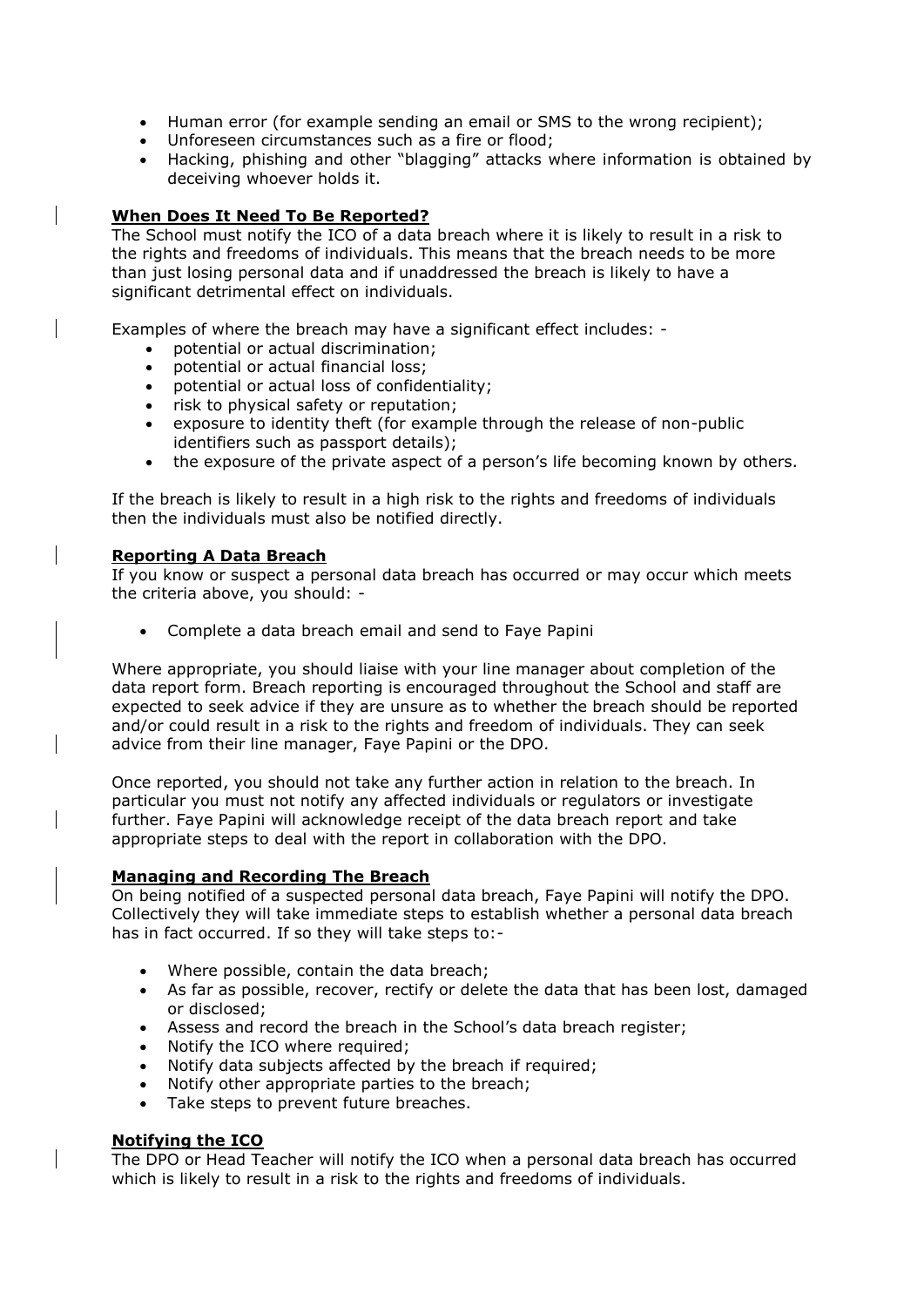This will be done without undue delay and, where possible, within 72 hours of becoming aware of the breach. The 72 hours deadline is applicable regardless of school holidays (I.e. it is not 72 working hours). If the School are unsure of whether to report a breach, the assumption will be to report it.

Where the notification is not made within 72 hours of becoming aware of the breach, written reasons will be recorded as to why there was a delay in referring the matter to the ICO.

### **Notifying Data Subjects**

Where the data breach is likely to result in a high risk to the rights and freedoms of data subjects, the Head Teacher/DPO will notify the affected individuals without undue delay including the name and contact details of the DPO and ICO, the likely consequences of the data breach and the measures the School have (or intended) to take to address the breach.

When determining whether it is necessary to notify individuals directly of the breach, the school will co-operate with and seek guidance from the DPO, the ICO and any other relevant authorities (such as the police).

If it would involve disproportionate effort to notify the data subjects directly (for example, by not having contact details of the affected individual) then the School will consider alternative means to make those affected aware (for example by making a statement on the School website).

#### **Notifying Other Authorities**

The School will need to consider whether other parties need to be notified of the breach. For example: -

- Insurers;
- Parents;
- Third parties (for example when they are also affected by the breach);
- Local authority:
- The police (for example if the breach involved theft of equipment or data).

This list is non-exhaustive.

## **Assessing The Breach**

Once initial reporting procedures have been carried out, the School will carry out all necessary investigations into the breach.

The School will identify how the breach occurred and take immediate steps to stop or minimise further loss, destruction or unauthorised disclosure of personal data. We will identify ways to recover correct or delete data (for example notifying our insurers or the police if the breach involves stolen hardware or data).

Having dealt with containing the breach, the School will consider the risks associated with the breach. These factors will help determine whether further steps need to be taken (for example notifying the ICO and/or data subjects as set out above). These factors include: -

- What type of data is involved and how sensitive it is;
- The volume of data affected:
- Who is affected by the breach (i.e. the categories and number of people involved);
- The likely consequences of the breach on affected data subjects following containment and whether further issues are likely to materialise;